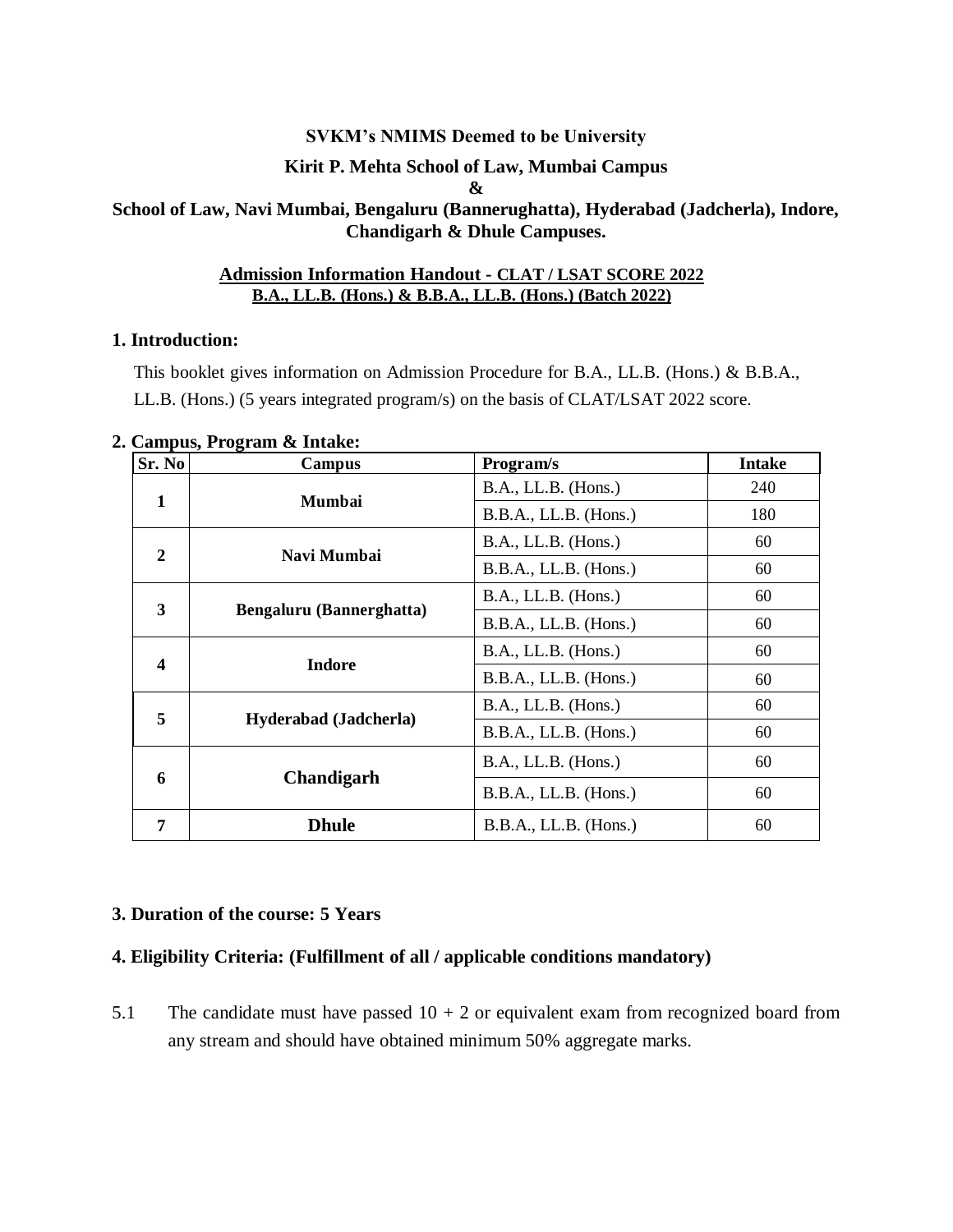- 5.2 A candidate who has passed 10+2 or equivalent examination from International Baccalaureate Diploma (IB Certificate or DP or CP awarded candidates with 24 credits compulsory and has passed 3 subjects at Higher Level (HL) and 3 subjects at Standard Level (SL) mandatorily from any stream.
- 5.3 Candidates of CBSE & ICSE, should mention in the online registration / e-admission form (if selected)  $(10+2)$  or equivalent aggregate marks of all the subjects for which the candidate has taken & appeared for (not best of four, five, six or seven). The candidate shall have passed all the subjects taken & appeared for in the applicable examination/s. The aggregate percentage of all subjects for which the candidate has taken & appeared will be taken into consideration for confirming eligibility of the candidate for the program at the time of admission.
- 5.4 In case, the mark sheet issued by the applicable Board / Institution is in percentile/s, the actual aggregate percentage of all the subjects appeared by the candidate will be taken into consideration.

# 5.5 **For IB & Cambridge Candidate:**

Candidates called for admission on the basis of merit list and who do not have final mark sheet will be given "Provisional Admission" based on predicted scores. Fees will be accepted from such candidate but their admission will be confirmed on submission of final mark sheet before the commencement of the program if found eligible. Marksheet/Transcript issued by Board/University only be considered (School/Institute will not be accepted)

- 5.6 Submission of AIU certificate to confirm the eligibility for the program is mandatory for those candidates who have completed their  $(10+2)$  examination from Overseas Universities.
- 5.7 Those candidates who have passed or are appearing for 10+2 examination from a Board / University where Grade Point Average is given, such candidates must produce in writing from the Board / University concerned, the equivalent percentage for the GPA/CGPA obtained.
- 5.8 Candidate whose final mark sheet is not available at the time of admission, they are required to upload internet copy of result or Digi locker copy of result, duly attested by Principal of the school / college, failing which candidate will not be admitted for the program.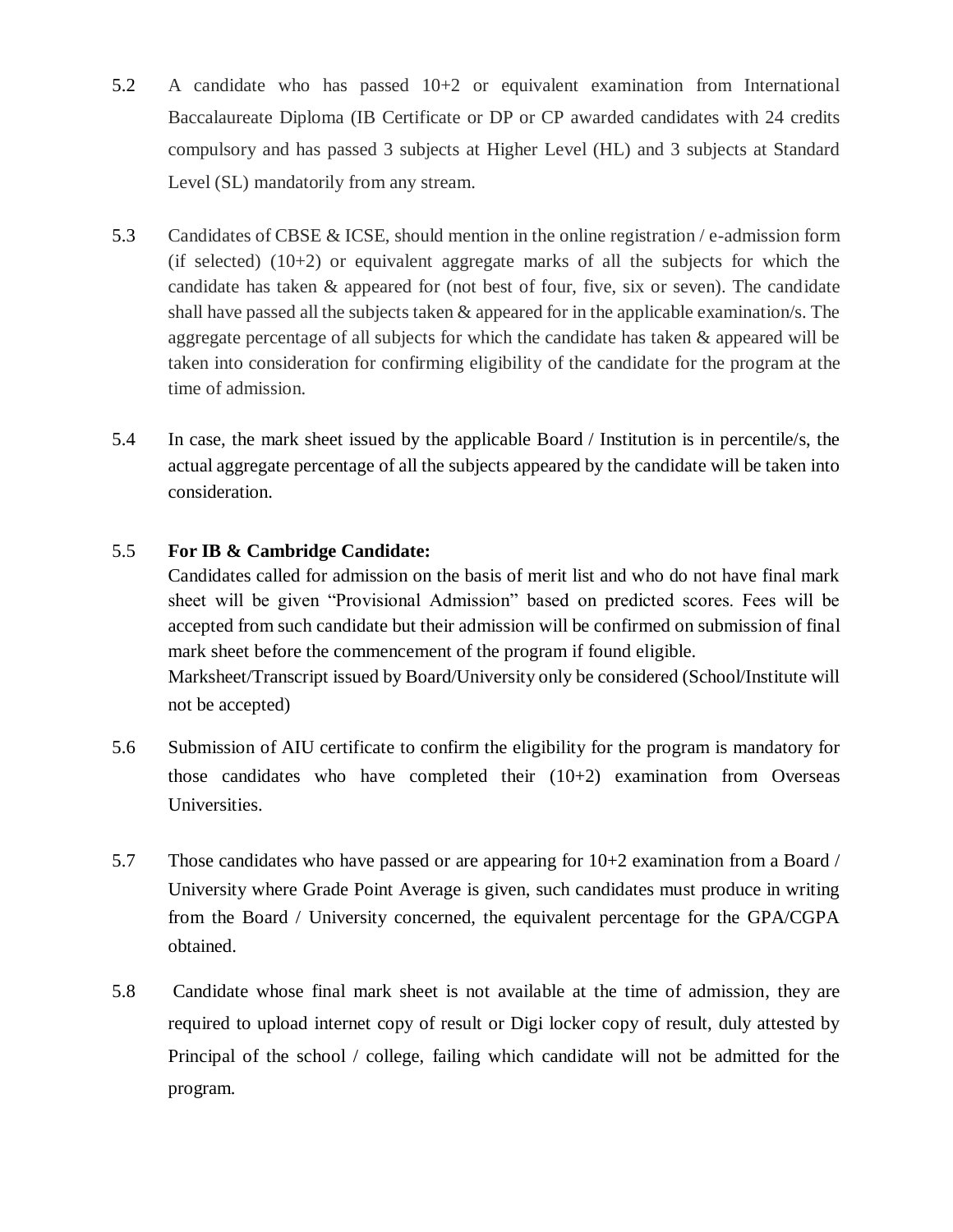- 5.9 Only single mark sheet with all compulsory subjects taken and passed will be considered. Compartmentalized mark sheet will not be considered.
- 5.10 Candidate will not be eligible if any subject is marked as ungraded/fail in the mark sheet / grade sheet. For absent/ungraded in any of the additional/non mandatory subject will be considered as eligible provided such candidate is declared as pass by respective board.
- 5.11 Candidates appearing for their final 10+2 or equivalent examination can also apply but their admission to the courses will be subject to above criterion, obtaining the required minimum cut off marks and also producing all the necessary documents, in original, within the given stipulated time.
- 5.12 At any stage, if it is found that the equivalence certificate,  $10<sup>th</sup>$  or 12th marks score given by candidate in online form is different, such candidate will not be considered for admission and if admitted his/ her admission will be cancelled & fees will be forfeited.

# **6. Admission Process:**

# **6.1 Online Registration & Payment of Registration:**

- Visit [www.nmims.edu](http://www.nmims.edu/) for online registration.
- Online Registration Fee of Rs. 2000/- plus applicable taxes to be paid, in case if the candidate is applying on the basis of CLAT **OR** LSAT **i.e. any one of the options.**
- Online Registration Fee of Rs. 3000/- plus applicable taxes to be paid, in case if the candidate is applying on the basis of **BOTH CLAT and LSAT i.e both options.**
- **There will be separate merit list for CLAT and a separate merit for LSAT.**
- Please refer online registration for payment details.
- Registration Fee is non-refundable.

#### **6.2 Selection Process:**

• Merit Lists will be declared on basis of **CLAT & LSAT SCORE 2022** & the program/campus preferences for the course given by the candidate at the time of online registration.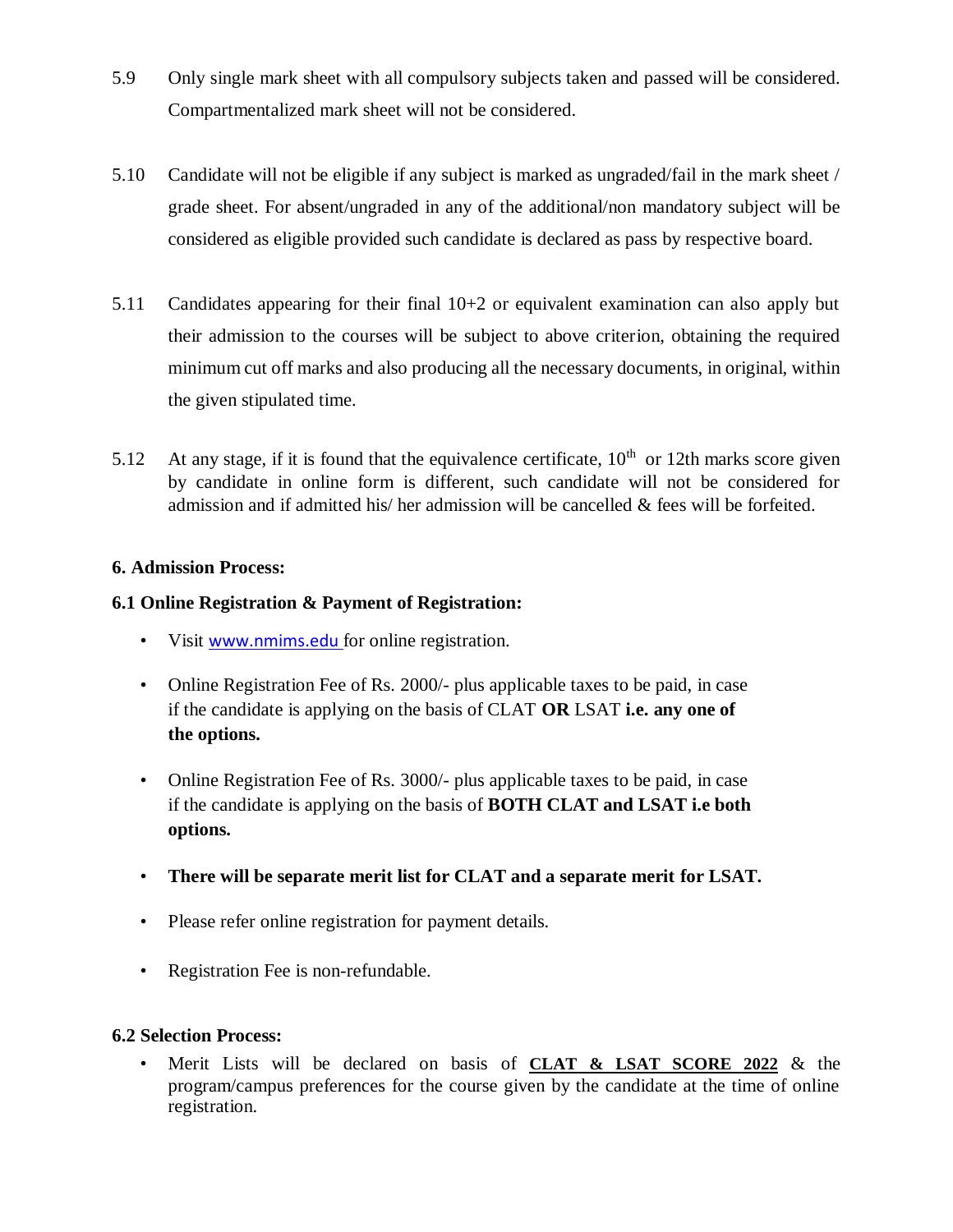- The preferences once given in online registration cannot be changed later.
- The merit list will be put up on the NMIMS website as per important dates.
- The decision of the Institute will be final in this regard and no inquiries or correspondence in this regard will be entertained.
- Candidates are required to update 12th (10+2)/ CLAT / LSAT Scores marks in online application form on or before last date of registration. No score will be accepted after closure of registration. **Candidate will not be considered for merit list if they fail to update the same**.
- It is the sole responsibility of the candidate to ensure that the  $12<sup>th</sup>$  / CLAT / LSAT Scores are entered correctly in online form.

# **7. Program fees for batch 2021:** (For Information only).

Program fees for  $1<sup>st</sup>$  year BA. LL.B. (Hons.) & BBA. LL. B (Hons.) for academic year 2021 was;

- Rs. 2,50,000/-p.a. for Mumbai Campus and
- Rs. 1,60,000/- p.a. for Navi Mumbai and Bangalore
- Rs.  $1,35,000/$  p.a. for Indore
- Rs. 1,02,000/- p.a. from Hyderabad and Dhule
- $\bullet$  Rs. 1,20,000/- p.a. Chandigarh

The fees for  $1<sup>st</sup>$  year academic year 2022 will be declared at the time of admission / will be mentioned in the Admission offer letter.

# **8. Refund Rules:**

If a student chooses to withdraw from the program of study in which he / she is enrolled, the institution shall follow the following five-tier system for the refund of fees\* remitted by the student.

| Sr.<br>No. | Percentage of<br>Refund of Fees* | Point of time when notice of withdrawal of admission is received in<br>the Higher Educational Institutions (HEI)                                                        |
|------------|----------------------------------|-------------------------------------------------------------------------------------------------------------------------------------------------------------------------|
| (1)        | 100%                             | 15 days or more <b>before</b> the formally-notified last date of admission<br>(on or before $16^{th}$ August 2022)                                                      |
| (2)        | 90%                              | Less than 15 days before the formally-notified last date of admission<br>(from $17th$ August 2022 to $1st$ September 2022)                                              |
| (3)        | 80%                              | 15 days or less <b>after</b> the formally-notified last date of admission<br>(from $2nd$ September 2022 to $16th$ September 2022)                                       |
| (4)        | 50%                              | 30 days or less, but more than 15 days, <b>after</b> formally-notified last date of<br>admission (from 17 <sup>th</sup> September 2022 to 1 <sup>st</sup> October 2022) |
| (5)        | $00\%$                           | More than 30 days after formally-notified last date of admission<br>(from $2nd$ October 2022 onwards)                                                                   |

In case of  $(1)$  in the table above, the deduction will be 5% of the fees paid as processing charges from the refundable amount subject to maximum of Rs.5000/-

#### **Note :**

- 1. The above refund rules are subject to revision as applicable.
- 2. Candidates to refer Important Dates of the respective programme.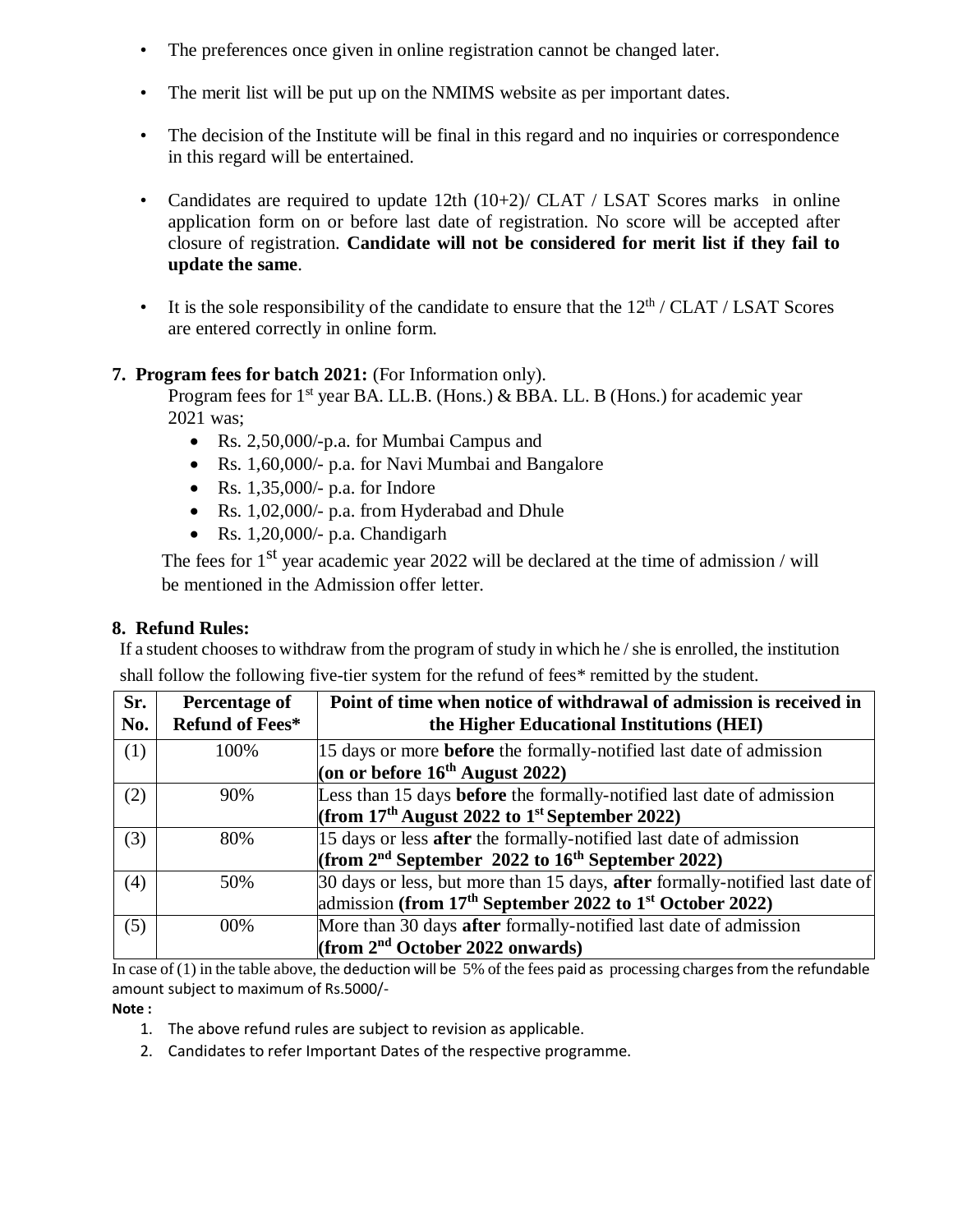### **9. Important instructions:**

- Separate Merit list will be prepared on the basis of the performance of the candidate as per CLAT / LSAT SCORE 2022, vacancy & program/campus preferences given.
- Candidates will be offered Preferred Campus based on the availability of seat & candidates merit rank.
- Once the merit list is declared, candidate has to login to check result on NMIMS portal using his / her credentials.
- If selected, candidate has to accept or reject the offer. If, offer is accepted, then candidate has to upload all the documents mentioned in the admission offer letter and proceed make the fee payment.
- Changing of campus will be considered, if you are selected in the subsequent merit list as per your preference, merit rank and availability of seat.
- No Campus change request will be considered once the candidate has accepted the offer.
- 10. **For cancellation/ withdrawal of admission:** Withdrawal / cancellation means voluntary withdrawal / cancellation by candidate for any reason. Please use the below link for admission cancellation form. <https://upload.nmims.edu/admission/cancellation/>

Candidate has to upload cancellation form duly filled and signed along with fees paid receipt copy & cancelled cheque (personal account).

- Please see the important dates and preserve it as a guide. All announcements from the institute will be through its website: www.nmims.edu and no individual communication will be sent to the candidates.
- Submission of physical copy of any result will NOT be entertained during online registration; candidate has to upload all required documents as listed in admission offer letter using the detail provided to upload the document at the time of admission selection only.
- If at any stage, it is found that a candidate does not satisfy the eligibility criteria or the information furnished by him/her in the application form is incorrect, his/her admission to the course, even if selected, will stand cancelled and fees if paid will be forfeited.
- Canvassing in any form for admission will disqualify the candidate.
- All matters of dispute will be subject to the legal jurisdiction of Mumbai only.
- NMIMS has full right to disqualify a candidate at any stage of admission process if found ineligible.